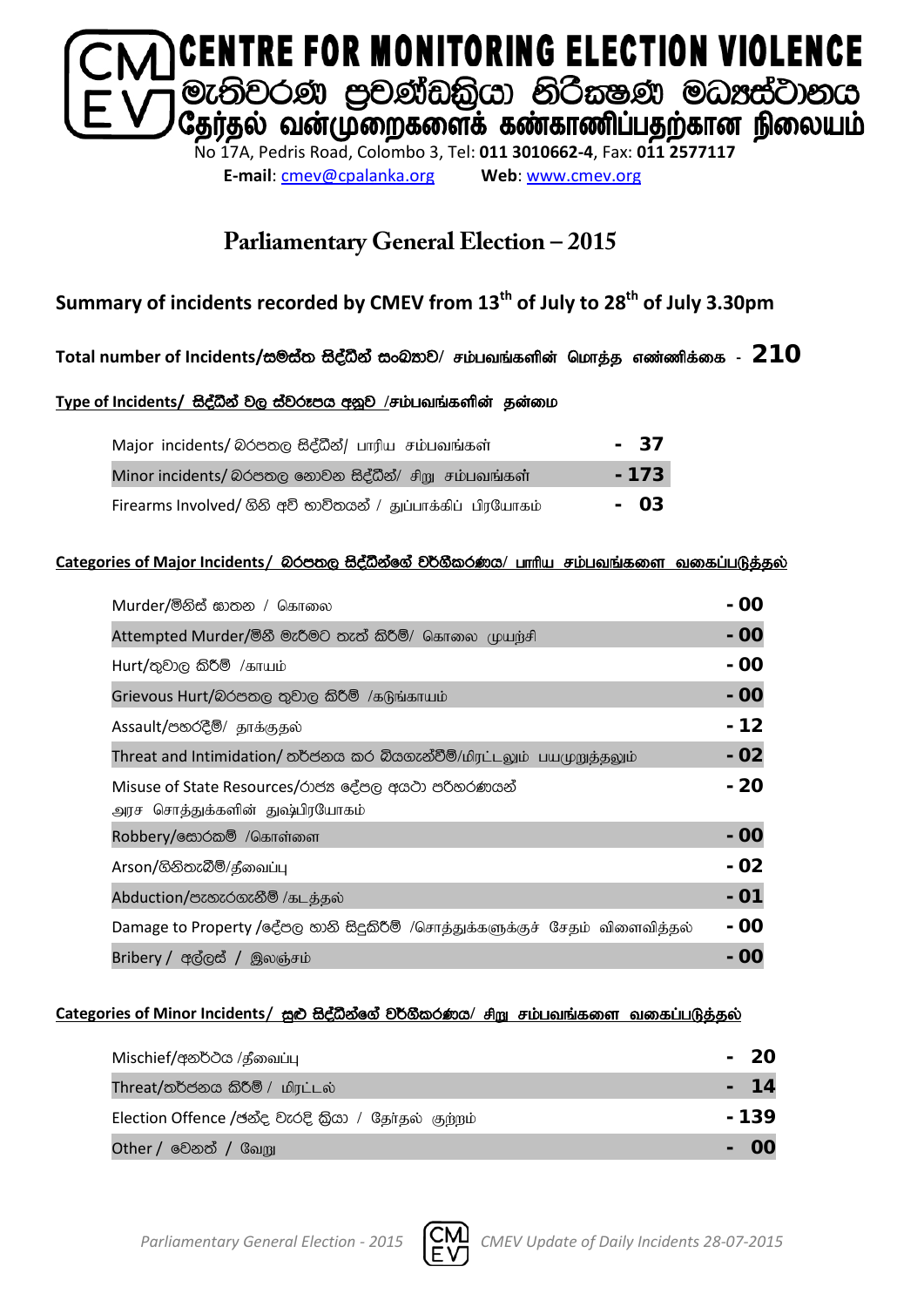**Provinces** in which a major number of incidents were reported / වැඩිම බරපතල සිද්ධීන් සංඛතාවක් වාර්තා වූ පළාත් <u>/ அகிகமாக பாரிய சம்பவங்கள் இடம்பெற்றதாக அறிக்கையிடப்பட்ட மாகாணம்</u>

Northern = 09, Eastern = 06, Central = 05, Sabaragamuwa = 04

**Districts in which a major number of incidents were reported / වැඩිම බරපතල සිද්ධීන් සංඛතාවක් වාර්තා වූ දිස්තික්ක** <u>/ அதிகமாக பாரிய சம்பவங்கள் இடம்பெற்றதாக அறிக்கையிடப்பட்ட மாவட்டம்</u>

Jaffna = 07, Kandy = 03, Digamadulla = 03, Ratnapura = 03

Electorates in which a major number of Incidents were reported / වැඩිම බරපතල සිද්ධීන් සංබ<sub>්</sub>තවක් වාර්තා වූ <mark>ூ: ல</mark>ிவ் கூறிமை / அதிகமாக பாரிய சம்பவங்கள் இடம்பெற்றதாக அறிக்கையிடப்பட்ட தேர்தல் தொகுதி

Ampara = 03, Nallur = 02, Jaffna = 02, Mahanuwara = 02

#### Major Incidents-Alleged Perpetrators by Party / බරපතල සිද්ධීන්ට චෝදනා ලැබූ පාර්ශව/ பாரிய சம்பவங்கள் <u>தொடர்பாக குற்றம் சாட்டப்பட்ட தரப்பு</u>

| Against UPFA/චි.ජ.නි.ස ට චිරෙහිව /ஐ.ம.சு.மு. க்கு எதிராக    | - 12 |
|-------------------------------------------------------------|------|
| Against UNP/ චි.ජා.ප ට චිරෙහිව /ஐ.தே.கட்சிக்கு எதிராக       | - 10 |
| Against ITAK/ ஒ.ஜ.ஜ.ஐ 2 එරෙහිව/ இ.த.அ.கட்சிக்கு எதிராக      | - 06 |
| Against EPDP/ 0.8.8.8 0 එරෙහිව/ஈ.ம.ஜ.கட்சிக்கு எதிராக       | - 02 |
| Against AITC/ ஆ.ஓ.ஐ. கை 2 එරෙහිව/ அ.இ.த.கா.கட்சிக்கு எதிராக | - 01 |
| Against PNG/ ප.ස.නො. ට එරෙහිව/க.கு. தரப்பிற்கு எதிராக       | - 06 |
| Against Police/ පොලිසියට චරෙහිව /பொலிஸிந்கு எதிராக          | - 00 |

Manjula Gajanayake National Co-ordinator / ජාතික සම්බන්ධීකාරක/ தேசிய இணைப்பாளர்

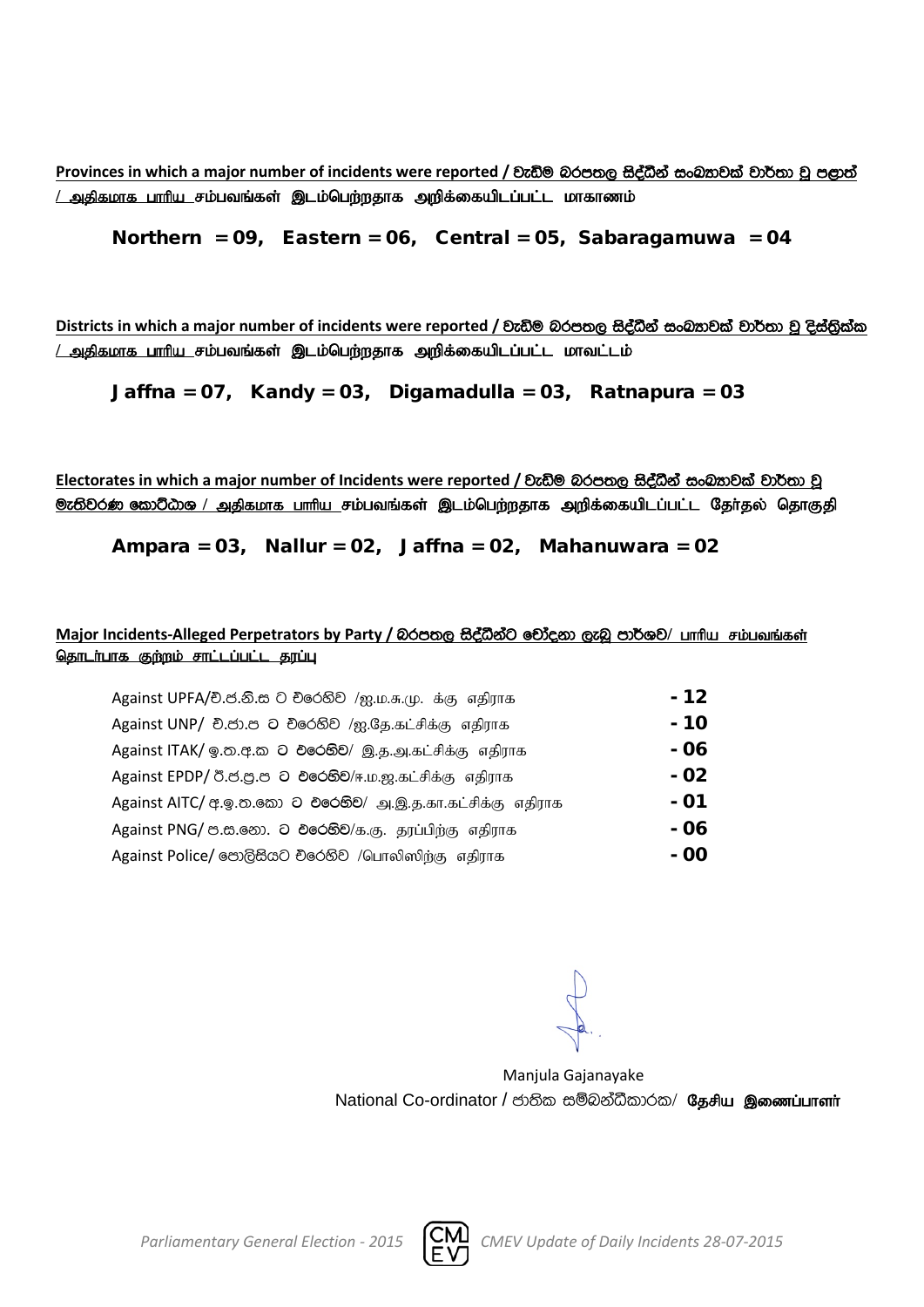# **Total Number of Incidents by Type (210)**



# **Major Incidents by Type (37)**



#### ■ Murder

- Attempted Murder
- Hurt
- Grievous Hurt
- Assault
- **Threat & Intimidation**
- Misuse of State Resources
- Robbery
- Arson
- Abduction
- Damage to Property
- **Bribery**